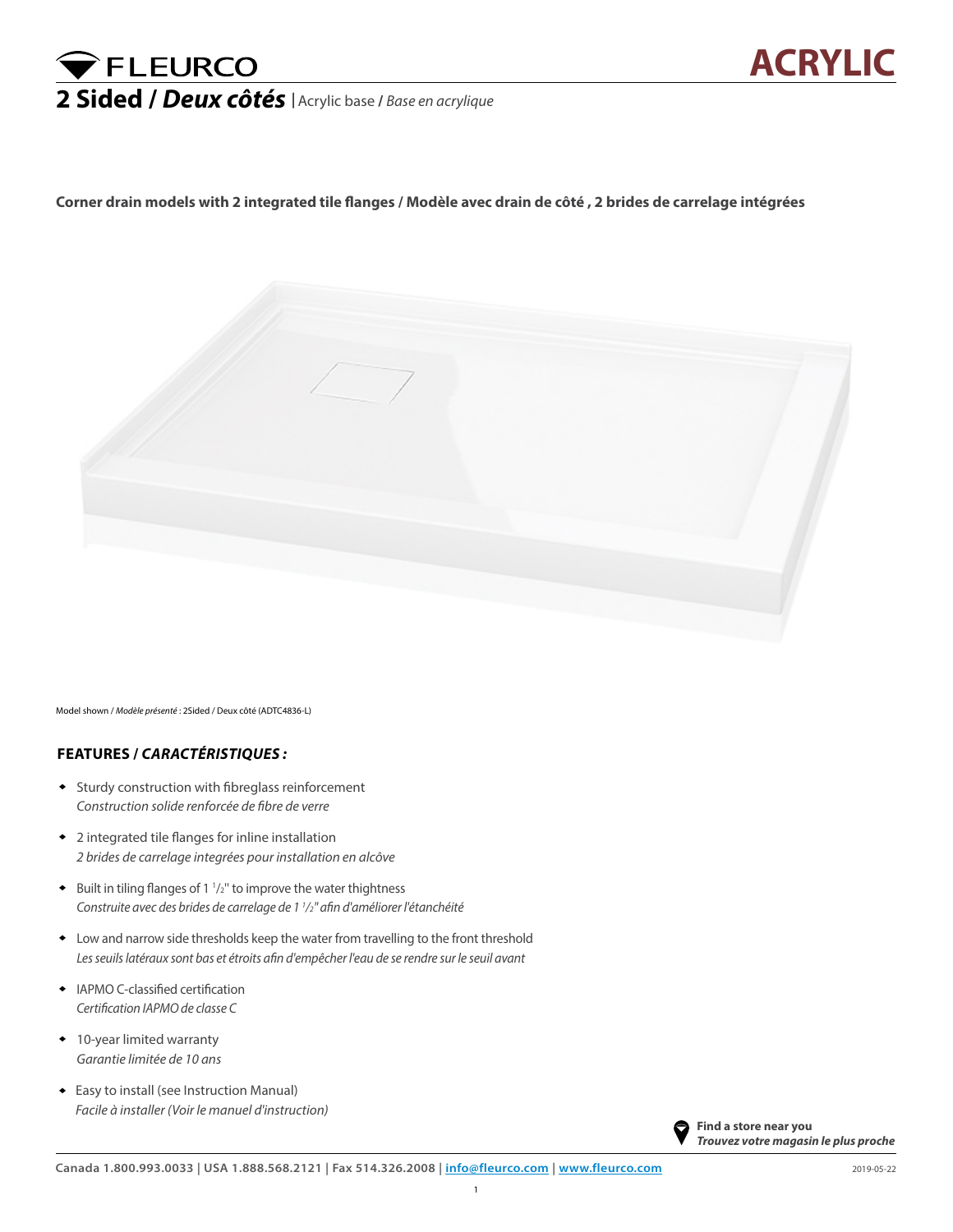**Technical information /** *Information technique*

**FLEURCO** 

## Products and specifications are subject to **Base Color** / *Couleur de la base* **Project** / *Projet :* change without notice. Please contact our sale office for any further enquiry. **18 :** White **/** *Blanc* **Contact** : *Les produits et les caractéristiques peuvent être*  **Date :**  *modifiés sans préavis. Pour toute demande de*  **Tel** / *Tél : renseignements, veuillez communiquer avec notre service à la clientèle.* **TOP VIEW** *VUE DE DESSUS* Ć B **IAPMO**  $^{\circ}$ Ø 3 1/4" D *Ø 8cm* 3 1/2"  $1 \frac{5}{8}$ " *4cm 9cm* FINISHED WALL  $1 \frac{5}{8}$ " *MUR FINI 4cm* C 6 1/4" *16cm* 6 1/4" A  $\left|\left|\right|$   $\left|\left|\right| \right|$   $\left|\left|\right| \right|$   $\left|\left|\right| \right|$   $\left|\left|\right| \right|$   $\left|\left|\right| \right|$   $\left|\left|\right|$   $\left|\right|$   $\left|\left|\right|$   $\left|\right|$   $\left|\left|\right| \right|$   $\left|\left|\right|$   $\left|\left|\right| \right|$   $\left|\left|\right| \right|$   $\left|\left|\right|$   $\left|\left|\right| \right|$   $\left|\left|\right| \right|$   $\left|\left|\right|$   $\left|\left|\right| \right|$  *16cm*3 1/2" *9cm* CENTER OF FRONT THRESHOLD *CENTRE DU SEUIL AVANT* CENTER OF SIDE THRESHOLD FINISHED WALL F *CENTRE DU SEUIL LATÉRAL MUR FINI* **INSTALLATION DETAIL** *DÉTAIL D'INSTALLATION* STUD TILING FLANGE *MONTANT* BRIDE DE CARRELAGE CEMENT BOARD *PANNEAU DE BÉTON LÉGER* TILE ADHESIVE *CIMENT POUR CARREAUX DE CÉRAMIQUE*  $_{\rm H}$  G **FRONT VIEW** *VUE DE PROFIL* TILE *TUILE* TILING FLANGE *BRIDE DE CARRELAGE*  SILICONE *SCELLANT* 3 TO 4mm THICK *3 À 4mm ÉPAISSEUR* SHIM IF NECESSARY *CALEZ AU BESOIN* **L** LEFT-SIDE CONFIGURATION *DRAIN CÔTÉ GAUCHE*

| Model<br><b>Modèle</b> |             |              |             |                    |                         |                          |               |      |
|------------------------|-------------|--------------|-------------|--------------------|-------------------------|--------------------------|---------------|------|
| ADTC4836-L2            | 36"<br>91cm | 48"<br>122cm | 12"<br>30cm | 121<br>1 Z<br>30cm | $33\frac{1}{4}$<br>84cm | $45\frac{1}{4}$<br>115cm | $\sim$<br>8cm | 10cm |

**Canada 1.800.993.0033 | USA 1.888.568.2121 | Fax 514.326.2008 | info@fleurco.com | [www.fleurco.com](http://www.fleurco.com)** 2019-05-22

**ACRYLIC**